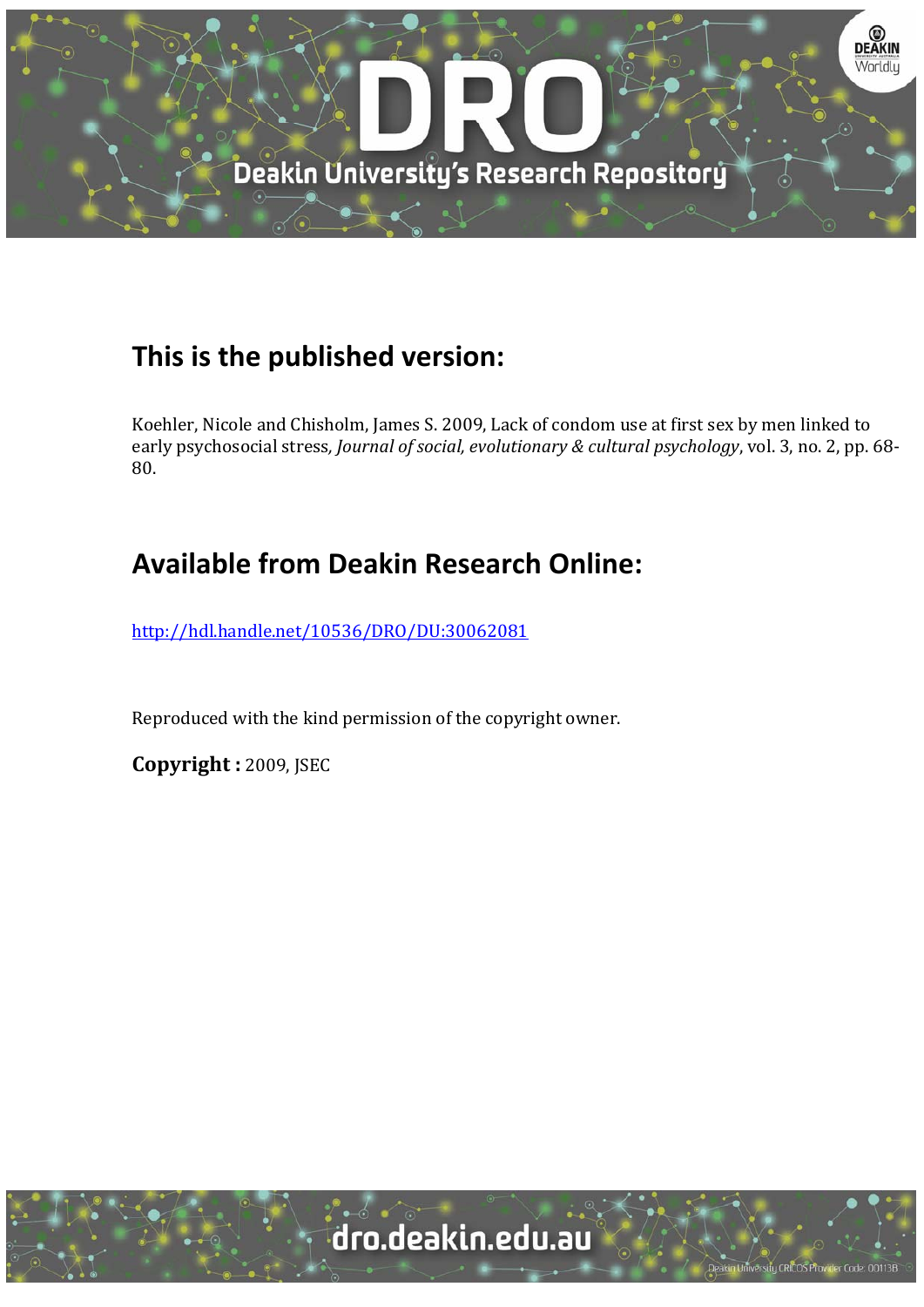#### **Original Article**

# **LACK OF CONDOM USE AT FIRST SEX BY MEN LINKED TO EARLY PSYCHOSOCIAL STRESS**

Nicole Koehler. *School of Anatomy and Human Biology The University of Western Australia*

James S. Chisholm *School of Anatomy and Human Biology The University of Western Australia*

**Abstract:** Life history theory suggests that in risky and uncertain environments it can be adaptive to be risk-prone. Failing to use a condom to prevent sexually transmitted infections and/or unwanted pregnancy is one form of risky activity. On the assumption that risky or uncertain environments are experienced subjectively as psychosocial stress we explored the relationship between early psychosocial stress and condom use at first sex in heterosexually active women and men. Early psychosocial stress was higher in men who did not use a condom than those that did, suggesting that the potential benefits of engaging in such a risky behaviour outweigh the long-term benefits of safe-sex. Unlike in men, however, condom use was unrelated to early psychosocial stress in women, perhaps because they have less control over condom use than men.

**Keywords:** life history theory, condom use, psychosocial stress

#### **Introduction**

Risk-taking is defined as behavior that could endanger the risk taker"s well-being (Hill et al., 1997; Wilder & Watt, 2002). Choosing to take a risk entails balancing costs and benefits; walking home alone through a dangerous neighborhood, for example, saves a taxi fare at the cost of possible mugging. Not everyone, however, balances such costs and benefits in the same way and understanding why some are risk-prone and others riskaverse has been a central concern in the psychology of risk (e.g., Ainslie, 2001; Bell & Bell 1993). Here individual differences are approached in a particular kind of risk-taking – contraceptive use (especially condom use) – from the perspective of life history theory.

 $\overline{a}$ 

<sup>.</sup> AUTHOR NOTE: Please address all correspondence to: Dr Nicole Koehler, School of Anatomy & Human Biology Mail Bag Delivery Point M309, The University of Western Australia, 35 Stirling Highway, Crawley WA 6009, AUSTRALIA Email: Nicole.Koehler@uwa.edu.au

<sup>©</sup> 2009 Journal of Social Evolutionary and Cultural Psychology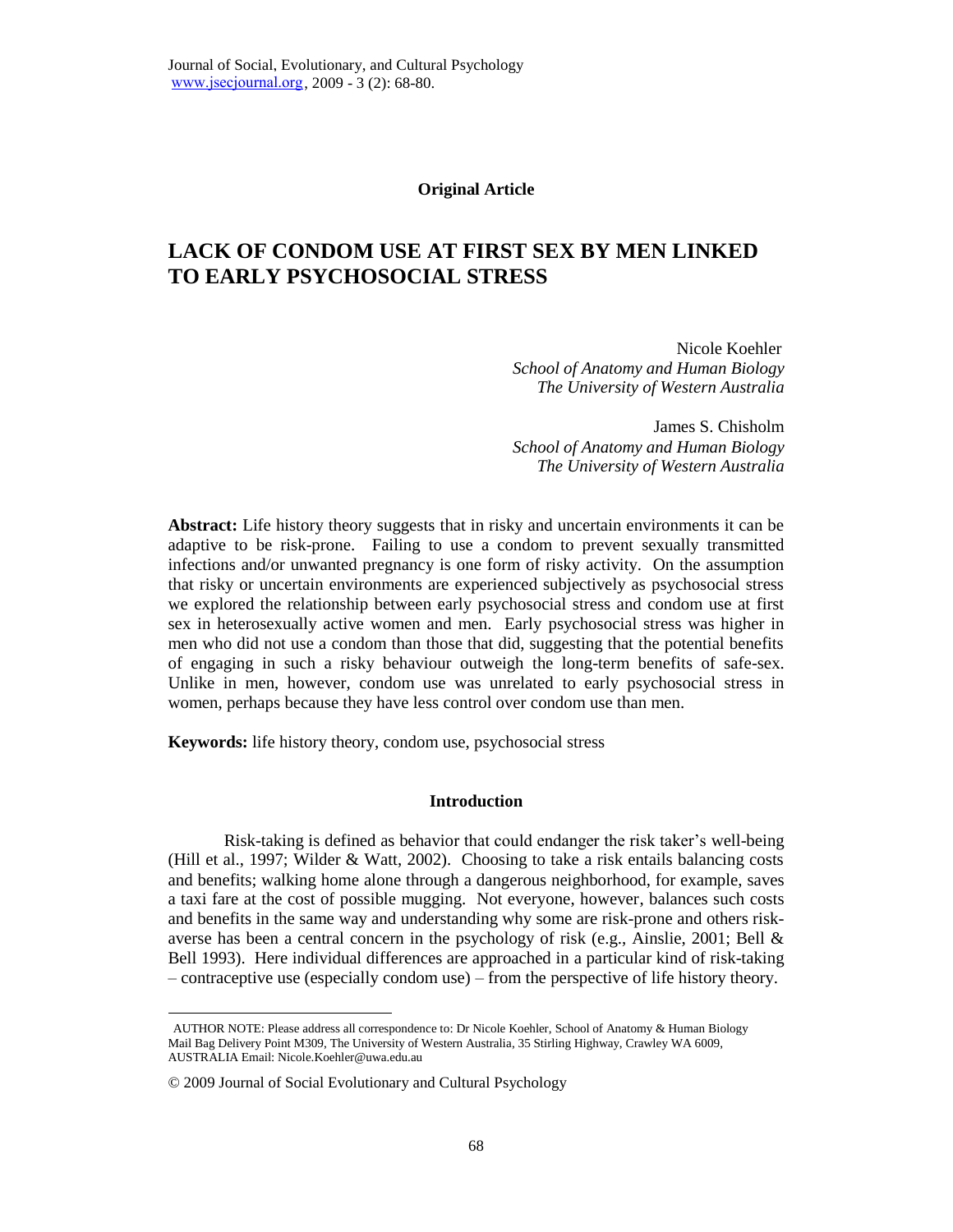# Life history theory

Life history theory is the study of life cycles and life history traits (e.g., age at maturation and first birth, number of offspring, parental investment, life span, etc.) in the framework of evolutionary ecology (e.g., Hill & Kaplan, 1999; Stearns, 1989, 1992). Fundamental to life history theory are tradeoffs among the components of fitness. While fitness is measured in terms of reproductive success, it actually consists of survival, growth and development, and reproduction (producing and rearing offspring), which are forms of work – the work required to leave descendants. Therefore, because all work requires resources (energy, nutrients, time, etc.), which are always limited, but selection always favors organisms who leave more descendants (i.e., fitness is always relative), it is not possible to maximize all the components of fitness simultaneously and tradeoffs are inevitable (Gadgil & Bossert, 1970; Stearns, 1992).

There are many tradeoffs (e.g., survival vs. reproduction, growth vs. survival, producing vs. rearing offspring, etc.), but the most encompassing seems to be that between current and future reproduction. The current-future tradeoff is the logical proposition that beyond some threshold, increased reproduction in the short term (current reproduction) will decrease the number of descendants in the long term (future reproduction) because resources consumed for bearing or rearing offspring in the short term would have resulted in more descendants in the long term had they been consumed in the future, and/or because current reproduction reduces parents' capability of surviving and thus bearing or rearing future offspring. Selection is therefore no longer expected to favor mechanisms that simply maximize number of offspring (current reproduction) because under certain circumstances consistently producing a small number of high quality offspring (i.e., with a high probability of survival and reproduction) results in more descendants in the long term (future reproduction) than having many low quality This is because producing a small number of high quality offspring, offspring. generation after generation, reduces the intergenerational variance in number of offspring, which in turn maximizes the number of future descendants.

The major determinant of the optimal tradeoff between current and future reproduction are local mortality rates. In risky and uncertain environments the quantity, quality and dependability of resources required for survival are problematic, so mortality rates are high or unpredictable and the greatest adaptive problem is to have any descendants at all (Borgerhoff Mulder, 1992; Charnov, 1993; Gillespie, 1977; Harpending et al., 1990; Hill & Kaplan, 1999; Kaplan, 1994; Promislow & Harvey, 1990, 1991; Stearns, 1992). Selection is therefore expected to favor mechanisms for maximizing current reproduction, which minimizes the chance of lineage extinction (Ellison, 1994; Keyfitz, 1977).

Draper and Harpending (1982) theorized that father-absent children learn that unstable paternal care is appropriate, in the case of males, or unimportant in the case of females; father-absent males are therefore expected to provide little paternal investment themselves, and father-absent females are expected to find it difficult to maintain a stable relationship with just one man. Belsky et al. (1991) extended Draper and Harpending's theory and suggested that children learn about the availability and predictability of resources through the attachment process during the first 5 to 7 years of life. Insecure attachment sets individuals on a developmental trajectory leading to a "quantitative"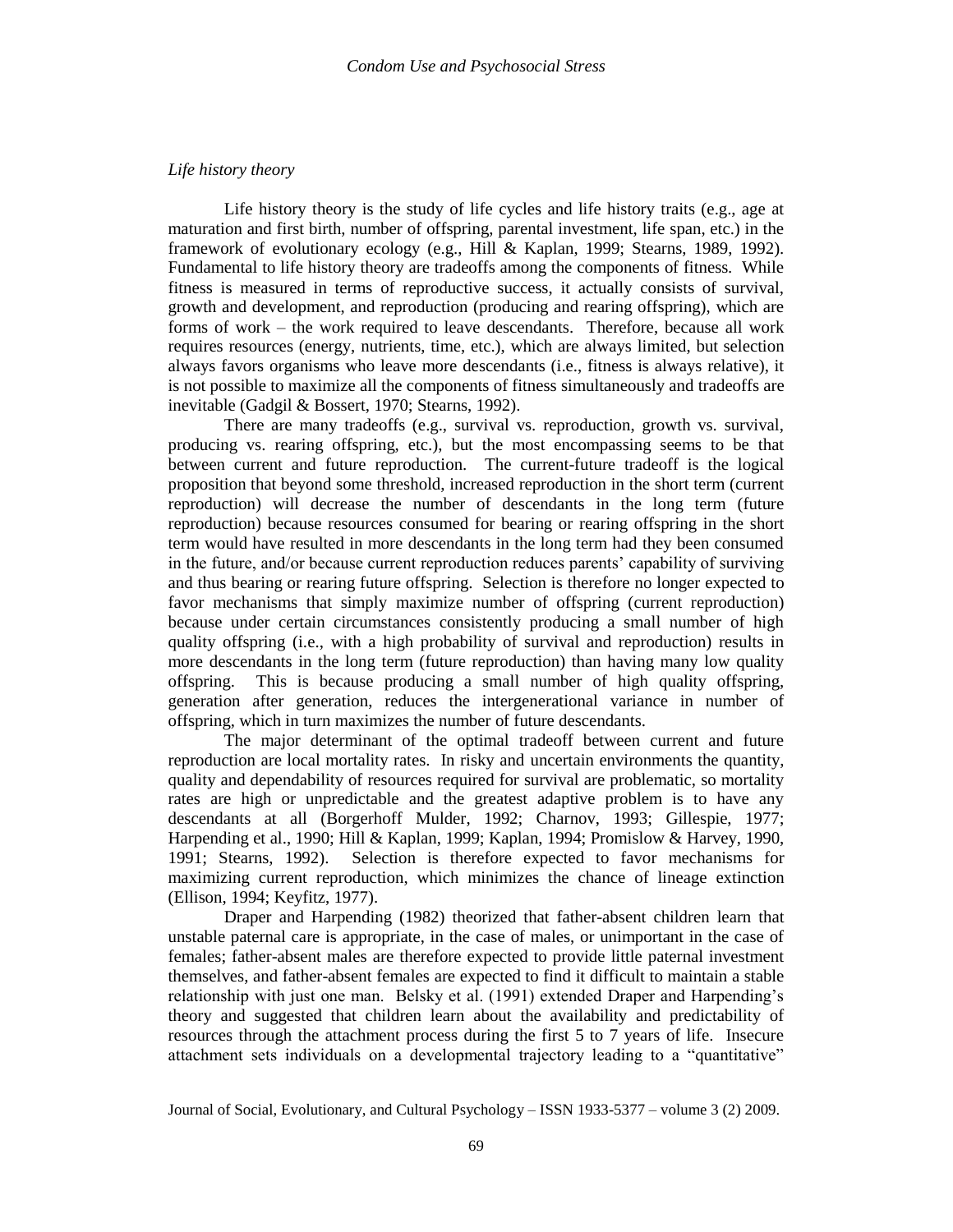reproductive strategy via accelerating biological maturation while secure attachment leads to a "qualitative" reproductive strategy via delaying biological maturation. Chisholm (1993) reinterpreted Belsky et al.'s attachment model of the development of alternative reproductive strategies from a life history theory perspective and the effect of local mortality rates. He suggested that children learn about local mortality rates indirectly through their flow-on effects on the attachment process.

One mechanism for minimizing the chances of lineage extinction may be a propensity for risk-taking. This is because in risky and uncertain environments, with high mortality rates, immediate rewards are more likely to maximize fitness than long term rewards, which must be devalued by the probability of surviving long enough to achieve them (Gardner, 1993; Chisholm, 1999a, 1999b; Hill et al., 1997; Kacelnik & Bateson, 1996). Consistent with this view, previous research has shown that individuals raised in environments of high risk and uncertainty (e.g., father-absent or abusive households) are more likely to engage in risky behaviors such as getting involved in fights, breaking rules (Bereczkei & Csanaky, 1996), tobacco, alcohol and illicit drug use (Chen et al., 2006; Felitti et al., 1998; Moran et al., 2004; Rodgers et al., 2004; Stock et al., 1997; Zierler et al., 1991), driving while intoxicated (Rodgers et al., 2004), pathological gambling (Petry & Steinberg, 2005), engaging in sexual activity at a younger age, with more partners and after a shorter duration of meeting their partner (Testa et al., 2005), and exchanging sex for money or drugs (Parillo et al., 2001).

Evidence that individuals reared in environments of high risk and uncertainty are more likely to take risks makes sense not only from a life history theory perspective but also from the psychology of time preference, which suggests that individuals with early psychosocial stress are less likely to delay gratification. Mischel (1958, 1961) for example found that father-absent children are less likely to delay gratification (by favoring a small, immediate reward over a larger, delayed reward) than father-present children.

The present study focuses on one form of sexual risk-taking, failing to use contraception (especially condom use) at first sex, because it is intimately related to reproductive effort and because it has public health implications (e.g., sexually transmitted diseases [STDs]). Furthermore, failing to use contraception is associated with other risky activities, some of which are also important from a public health perspective, such as cigarette smoking, drug use, alcohol use, exposure to physical injury (Biglan et al., 1990; Shrier et al., 1996; Wilder & Watt, 2002; but see also Choquet & Manfredi, 1992; Flisher & Chalton, 2001) and higher impulsiveness (Brown et al., 1992; Kahn et al., 2002; but also see Breakwell, 1996; White & Johnson, 1988).

### Early stress and contraception use

A few studies have examined the relationship between contraceptive use and various measures of early psychosocial stress. Sexually active young adults who experienced childhood adversity between the ages of 6 and 13 years (parental absence, neighborhood crime and family poverty) practiced "unsafe sex" more frequently than those who did not (Hill et al., 1997). Hill et al. also found a trend between failing to use birth control and childhood adversity, such that those with higher levels of childhood adversity were less likely to use birth control. Women who lived with both parents at age 14 were significantly more likely to use contraception at first sex than those who lived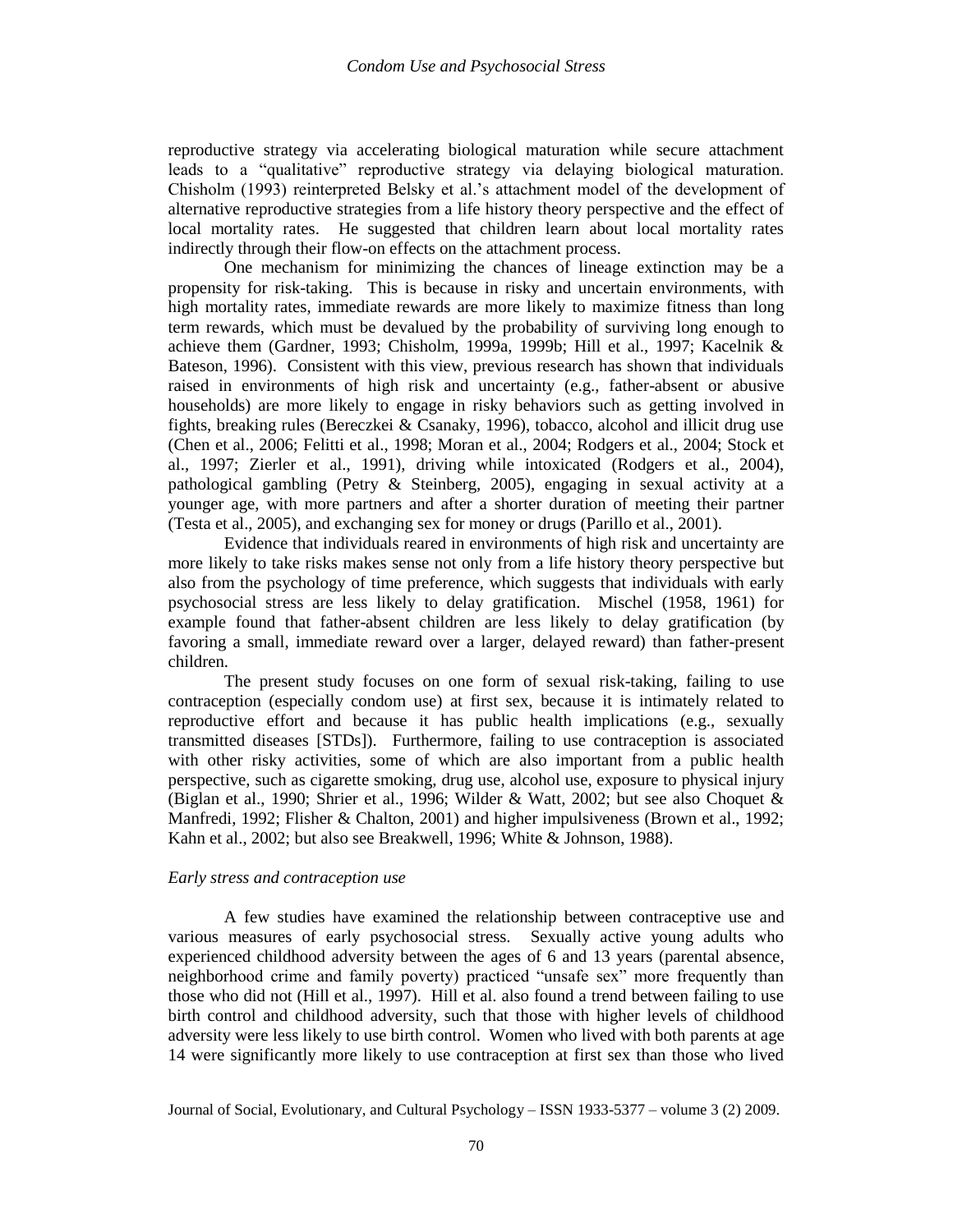with one or neither parent (Mosher & Bachrach, 1987). Sexually active school girls who reported physical and/or sexual abuse were twice as likely not to have used contraception at last sex as those that reported no abuse (Stock et al., 1997). Similarly, Mason et al. (1998) found that sexually abused incarcerated men and women were significantly less likely to use contraception than those not reporting abuse, and those that reported no history of sexual abuse were more likely to report that condoms were their contraceptive method of choice (Mason et al., 1998).

On the other hand, Zierler et al. (1991) found no difference in reported lack of condom use in the year prior to the study by women and men (some of which were infected with HIV) reporting childhood abuse and those reporting no abuse. Also inconsistent with previous findings, Gutierres and Barr (2003) found that abused Native American and Mexican American women, recruited from drug treatment programs, who reported a high concern about becoming pregnant, were significantly more likely to report the use of contraception than non-abused individuals. No difference in contraceptive use was found between abused and non-abused European American women, who reported a high concern for pregnancy, or amongst European American, Native American and Mexican American women, all of whom reported a low concern for pregnancy (Gutierres & Barr, 2003).

#### Early stress and sexually transmitted diseases

Men and women with adverse childhood experiences were more likely to report a history of STDs than those with no adverse childhood experiences (Felitti et al., 1998; Hillis et al., 2000). Hillis et al. (2000) found that the prevalence of STDs increased as the number of adverse childhood experiences increased, but most of these relationships were reduced substantially or lost statistical significance after controlling for the effects of age at first sex, having had more than 30 sexual partners and substance abuse problems. Men who reported childhood sexual abuse were twice as likely to report HIV infection as nonabused individuals, results which were not explained by intravenous drug use (Zierler et al., 1991). Felitti et al.'s and Hillis et al.'s findings are limited in that it is not possible to distinguish whether the STDs resulted from unprotected sex, sharing needles or some other means. Newcomb et al. (2003) examined whether childhood experiences had effects on high HIV-risk behaviors in Latina women amongst whom HIV acquisition and transmission is disproportionately high within the United States. Unexpectedly, few childhood experiences (e.g., family neglect, family abuse) directly predicted high HIVrisk behaviors (e.g., condom use, HIV protective behaviors).

#### The Present Study

Although some previous studies (e.g., Hill et al., 1997; Mosher & Bachrach, 1987; Stock et al., 1997) support the idea that early psychosocial stress may lead to risky sexual behavior these studies are limited in being restricted to a small number of early psychosocial stressors (e.g., Hill et al., 1997; Mosher & Bachrach, 1987) or are limited to female school children (e.g., Stock et al., 1997). Furthermore, some studies (e.g., Gutierres & Barr, 2003; Mason et al., 1998) are limited to drug users or incarcerated individuals in which early psychosocial stress may be overrepresented and thus mixed findings have been obtained between early psychosocial stress and contraceptive use.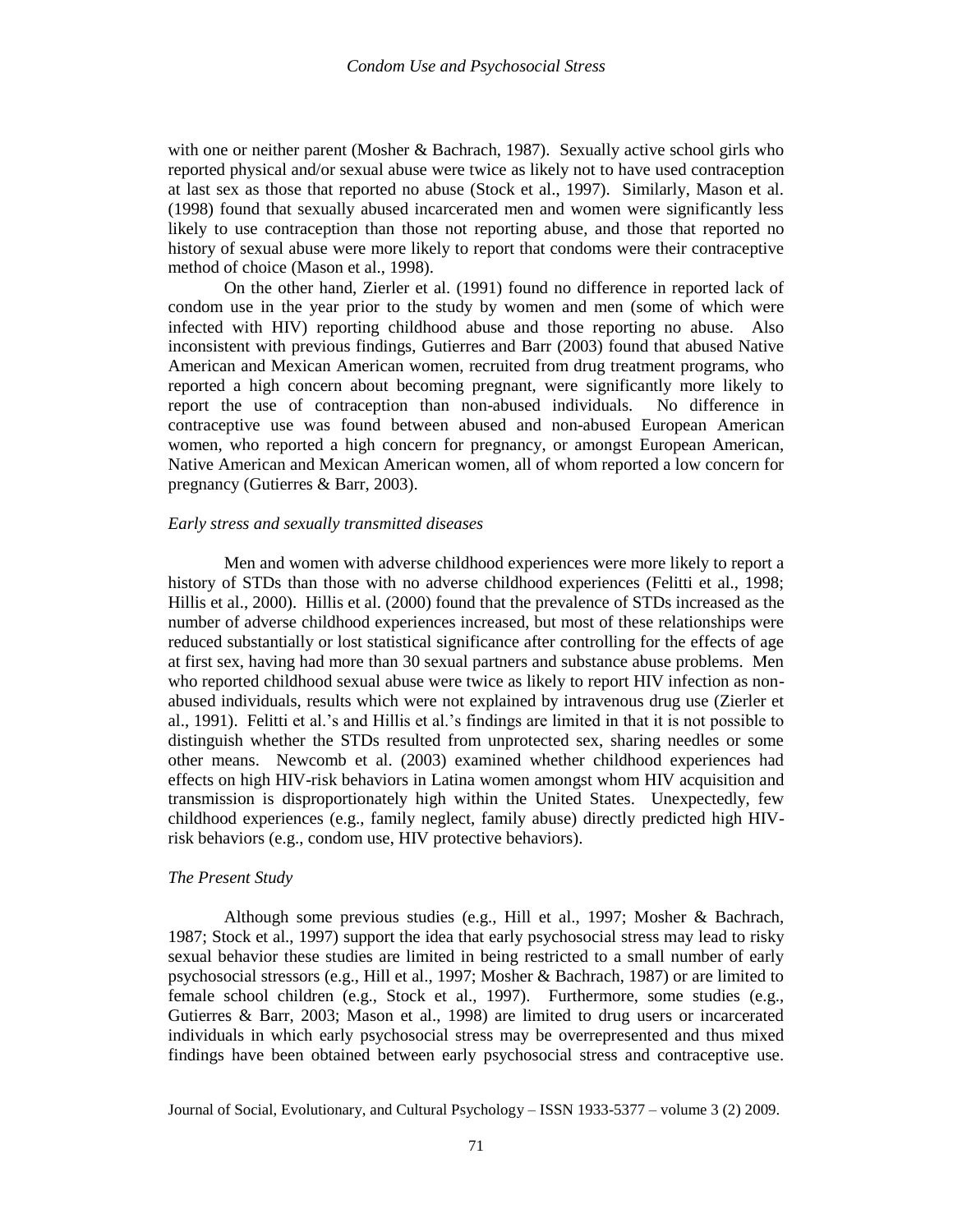Thus, our aim was to determine whether individuals that did and did not use a condom at first sex differed in their levels of early psychosocial stress by using a wider spectrum of early psychosocial stressors in a non-prison population where early psychosocial stress is likely not overrepresented. We also examine whether individuals that did and did not use any method of contraception at first sex differed in their levels of early psychosocial stress. Contraceptive use generally and condom use specifically were examined at first sex for several reasons: a) because the deliberate intention of conceiving at this time is unlikely; b) because age at first sex is a life history trait that is proposed to be affected by early psychosocial stress (Belsky et al., 1991; Chisholm, 1993; Draper & Harpending, 1982), an idea that has been supported by several studies (e.g., Quinlan, 2003; Stock et al., 1997; Vigil et al., 2005); and c) because age at first sex has been shown to be remembered reliably (Dunne et al., 1997; Hornberger et al., 1995), suggesting that contraceptive use at this time may also be recalled reliably. Furthermore, it is estimated that Americans aged 15-24 years, who represent 25% of the ever sexually active population, acquire approximately half of all new STDs (Weinstock et al., 2004). Thus such an investigation may be of significant public health importance. Given that individuals with early psychosocial stress are more inclined to partake in risky behaviors and have shorter time preferences, we hypothesized that early psychosocial stress scores would be higher amongst individuals that did not use a condom  $/$  any form of contraception at first sex than those that did.

# **Method**

#### Participants

The present study was part of a larger project study investigating the relationship between early psychosocial stress and life history traits, mate choice and sexual behavior. Participants were recruited from university communities (The University of Queensland:  $N = 292$ ; The University of Western Australia:  $N = 192$ ; Curtin University of Technology:  $N = 132$ ), the general community via advertisements mailed to various Western Australian medical centers ( $N = 1$ ), family friends ( $N = 5$ ), work colleagues ( $N = 1$ ) 19), by word of mouth ( $N = 79$ ), by placing questionnaires at an annual University of Western Australia Expo in September 2005 ( $N = 19$ ) and from sources unknown because participants did not indicate where they heard about the study during the recruitment procedure  $(N = 19)$ . All participants were given the opportunity to win one of ten \$50 personal checks as compensation for their time. Questionnaires were returned by 326 women and 233 men. However, only data for heterosexual participants that reported having had consensual heterosexual vaginal sex, who were at least 18 years of age and reported no known fertility problems were included within the present study (Women:  $N$  $=$  229; Men:  $N = 161$ ). These women and men had a mean age of 28.3 years (SD = 10.7; range =  $18 - 64$  years) and 26.8 years ( $SD = 9.6$ ; range =  $18 - 64$  years) respectively.

#### Procedure

Early psychosocial stress was assessed by asking participants to indicate the occurrence and frequency of the following events during the first seven years of their life: psychological abuse (3 questions), physical abuse (2 questions), sexual abuse (by household members: 4 questions; by non-household members: 4 questions), father's or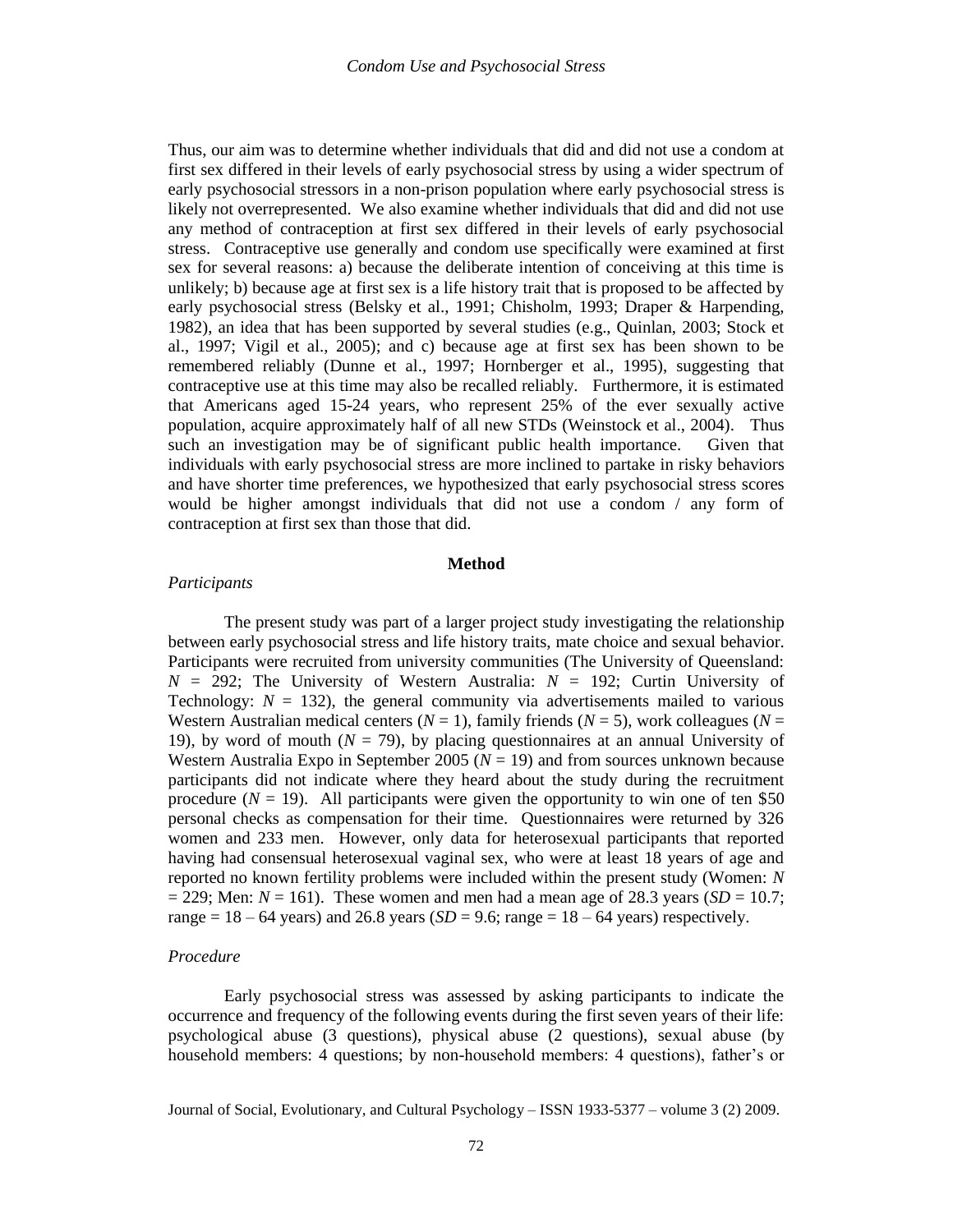father figure's abuse of mother (4 questions), substance abuse by household members (2) questions), household member imprisonment (1 question), the presence of mentally ill/suicidal household members (2 questions), the occurrence of parental divorce/separation (1 question) (from Anda et al., 2002; Dietz et al., 1999; Dong et al., 2003, 2004; Felitti et al., 1998), the death of various family members (mother, father, siblings, other family members living with the participant), and absence of the mother and father "for what seemed like a long time" (both from Chisholm, 1999a). Unlike previous studies (e.g., Anda et al., 2002), the distinction between abuse by household and non-household members was made because the effects of sexual abuse are more severe if the abuser was a family member than not (Kendall-Tackett et al., 1993). Participants were also asked to complete nine 7-point ratings scales (from Kim & Smith, 1998a, 1998b) about self-mother ('self' meaning themselves), self-father, mother-father relationships and the general quality of family life between birth and up to and including age 7 years. The ages between 0 and 7 years were chosen to reflect Belsky et al. (1991) proposed sensitive period for attachment formation.

Sexually active participants (Women:  $N = 229$ ; Men:  $N = 161$ ) were asked whether they did or did not use contraception when they engaged in consensual heterosexual vaginal sex for the first time and to specify the type of contraception used where applicable. Over 70% of participants reported that they used contraception at first sex (the largest portion of participants used a condom exclusively; Women: 59.1%, Men: 60.9%). Participants who responded that they used contraception, irrespective of method used, were labeled as belonging to the 'contraceptive use' category whereas those that did not indicate contraceptive use were labeled as belonging to the 'no contraceptive use' category. We then divided contraceptive using participants into two further categories based on whether they reported using a condom ('condom use') or not ('no condom use'), with the intention of separating participants who used contraception that would protect them from STDs from those who used contraception that would not.

#### **Results**

Blank, non-applicable and "never/no" responses to early psychosocial stress items were classified as lack of exposure to early psychosocial stress. Participants who responded with "once or twice", "sometimes", "often", "very often" (frequency ratings) or affirmatively (dichotomous questions) were given a score of 1 per category, whereas all other responses for all questions within a category were scored as 0 for that category. For the nine rating scales a score of 1 denoting the presence of early psychosocial stress was assigned per rating between 1 and 3, whereas ratings between 4 and 7 were scored as 0. Thus, participants could obtain a maximum early psychosocial stress score of 24, indicating exposure to at least one form of stress per category. Early psychosocial stress scores ranged from 0 ( $N = 23$ ) to 18 in sexually active women ( $M = 4.49$ ,  $SD = 3.78$ ) and  $0 (N = 19)$  to 17 in sexually active men  $(M = 3.76, SD = 3.21)$ .

Independent samples *t*-tests showed that men who used a condom at first sex had significantly lower levels of early psychosocial stress than those that did not,  $t_{159} = 2.91$ ,  $p = .002$ , one-tailed (Condom use:  $M = 3.09$ ,  $SD = 2.78$ ; No condom use:  $M = 4.54$ ,  $SD =$ 3.52; Fig. 1). On the other hand, early psychosocial stress scores did not significantly differ between women who used a condom at first sex and those that did not,  $t_{227} = 0.45$ ,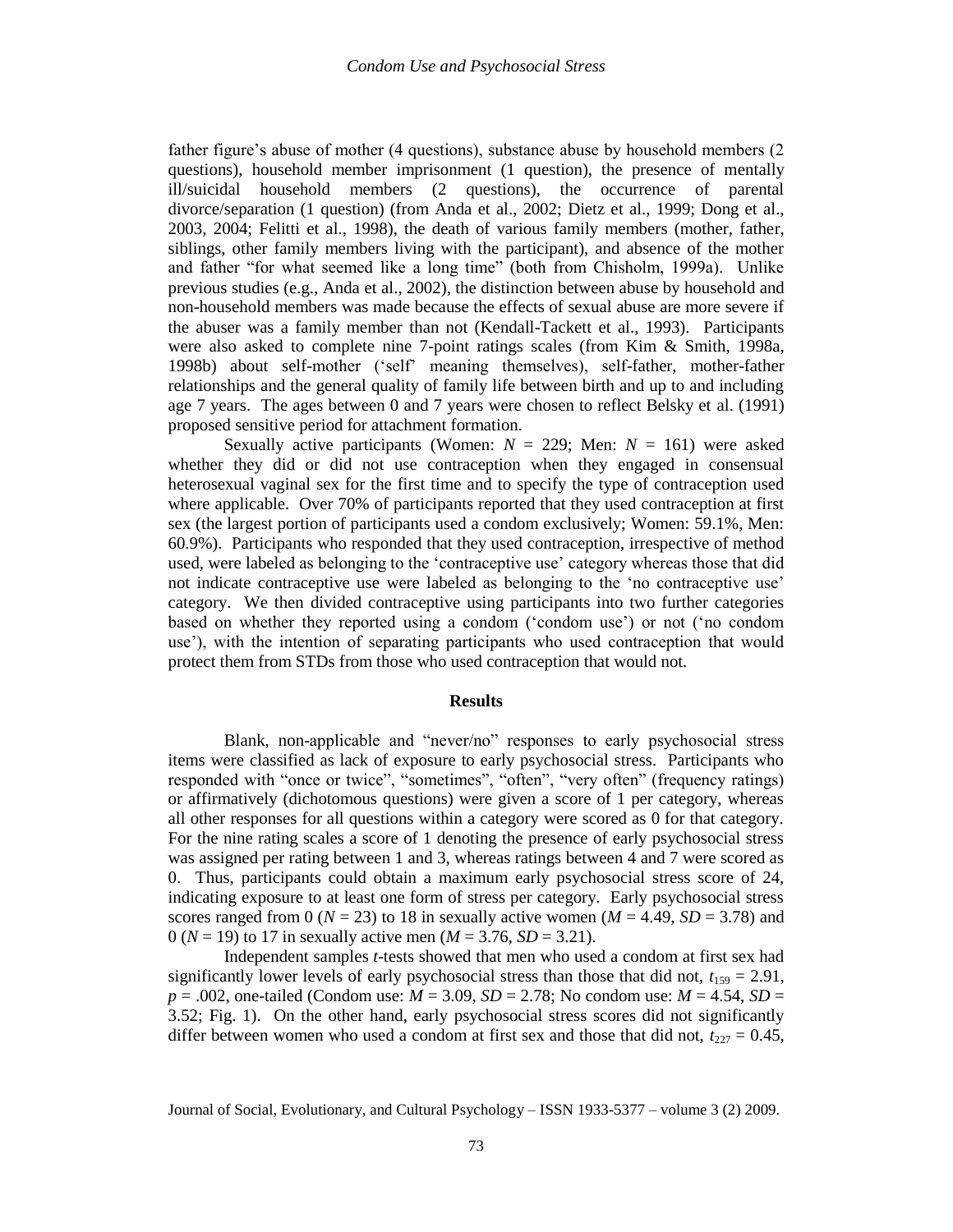$p = .325$ , one-tailed (Condom use:  $M = 4.59$ ,  $SD = 3.98$ ; No condom use:  $M = 4.36$ ,  $SD =$  $3.51$ ; Fig. 1).



Figure 1. Early psychosocial stress and condom usage. Mean early psychosocial stress experienced by individuals who did (Women:  $N = 129$ ; Men:  $N = 87$ ) and did not (Women:  $N =$ 100; Men:  $N = 74$ ) use a condom at first sex. Standard error bars are shown.



Figure 2. Early psychosocial stress and contraceptive usage. Mean early psychosocial stress experienced by individuals who did (Women:  $N = 169$ ; Men:  $N = 115$ ) and did not (Women:  $N =$ 60; Men:  $N = 46$ ) use any form of contraception at first sex. Standard error bars are shown.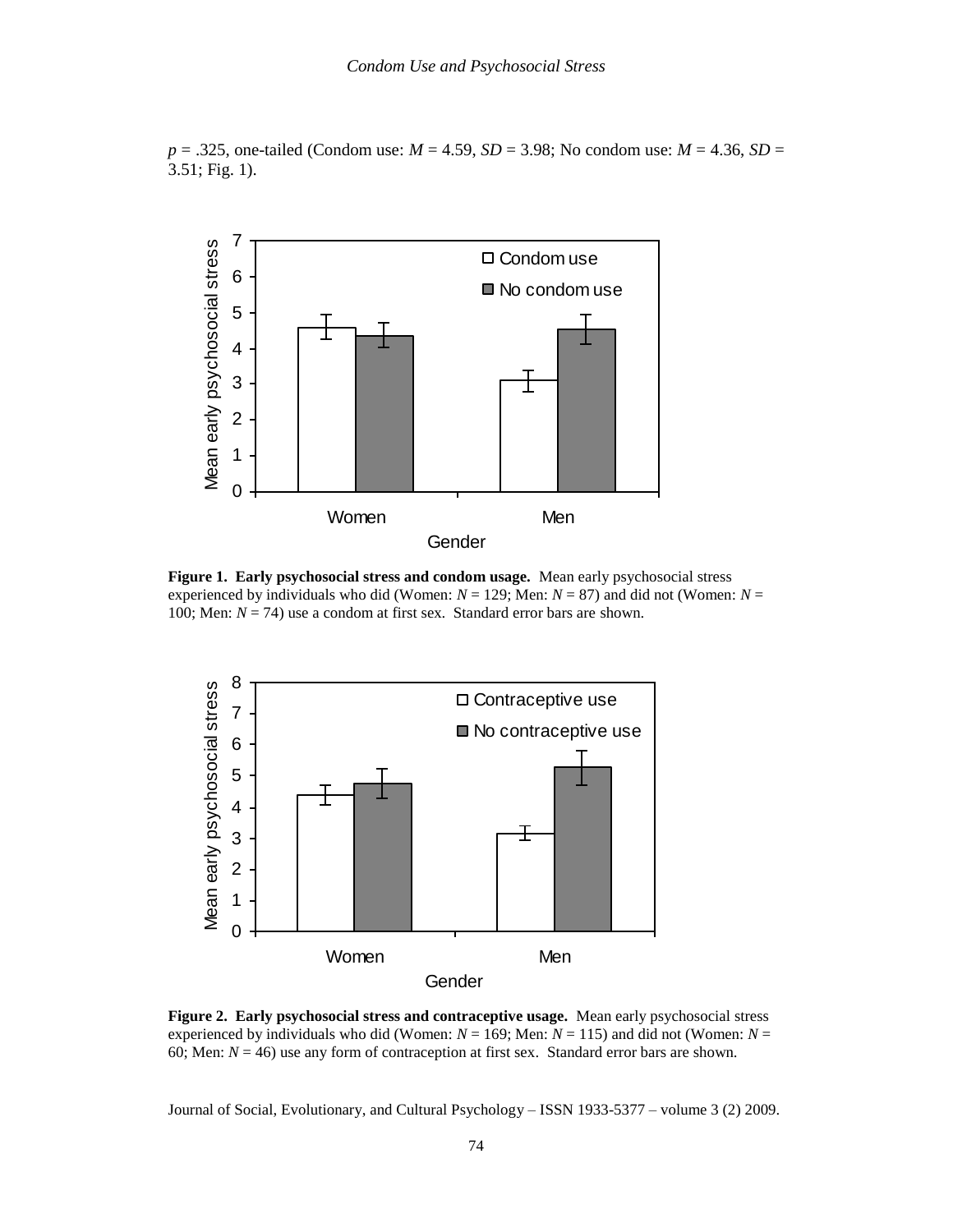Participants who did not use contraception at first sex had higher levels of early psychosocial stress than those that used any form of contraception (Fig. 2), but this difference only reached statistical significance in men,  $t_{159} = 3.92$ ,  $p \le 0.001$ (Contraceptive use:  $M = 3.16$ ,  $SD = 2.72$ ; No contraceptive use:  $M = 5.26$ ,  $SD = 3.85$ ), and not women,  $t_{227} = 0.62$ ,  $p = .267$  (Contraceptive use:  $M = 4.40$ ,  $SD = 3.85$ ; No contraceptive use:  $M = 4.75$ ,  $SD = 3.60$ ), both one-tailed (independent samples *t*-tests).

#### **Discussion**

As predicted, men who did not use a condom at first sex had significantly higher levels of early psychosocial stress than those that did. This may be because men with low levels of early psychosocial stress find the benefits of not using a condom (e.g., immediate gratification, spontaneity) more salient than its potential later costs (e.g., STDs, unintended pregnancy). Furthermore, to the extent that early psychosocial stress indexes environmental risk and uncertainty (Chisholm, 1999b), and that early reproduction is adaptive in such environments (Ellison, 1994; Keyfitz, 1977; Stearns, 1992), then unintended pregnancy may be of less concern to men experiencing high levels of early psychosocial stress. This might explain too why men who used no contraception at first sex reported more early psychosocial stress than those who did not use contraception. Thus, the short time preference or impulsiveness of men who experience more early psychosocial stress (Bereczkei & Csanaky, 1996; Stock, 1997; Zierler et al., 1991) may be part of a mechanism for minimizing the chance of lineage extinction.

However, unlike men, no significant difference in early psychosocial stress scores were found between women who used a condom at first sex and those who did not, perhaps because women have less control over the decision to use a condom, a possibility that warrants further investigation. Likewise, no difference in early psychosocial stress scores was found between women who used any form of contraception at first sex and those who did not. It must be noted that the majority of women who used any form of contraction at first sex used a condom. Thus, given that condom use was unrelated to early psychosocial stress, it is not surprising that contraceptive use in general was unrelated to early psychosocial stress. Perhaps early psychosocial stress scores differed significantly in men but not women who did and did not use contraception at first sex because women have to invest considerably more initially in reproduction than men (Trivers, 1972). Thus, compared to men, an unintentional pregnancy may be more costly for women irrespective of their level of early psychosocial stress and therefore no difference in early psychosocial stress scores were found in women who did and did not use contraception at first and/or last sex.

Like our study, Mosher and Bachrach (1987) also examined contraceptive use at first sex in women. However, our results showing no difference in early psychosocial stress scores between women who used contraception at first sex and those that did not are inconsistent with Mosher and Bachrach's (1987) findings showing that women who lived with both parents at age 14 were significantly more likely to use contraception at first sex than those who lived with one or neither parent. Methodological differences between Mosher and Bachrach's study and our study may account for why we failed to find a difference in early psychosocial stress scores between the two groups of women. For example Mosher and Bachrach's sample size of over 5000 women greatly exceeds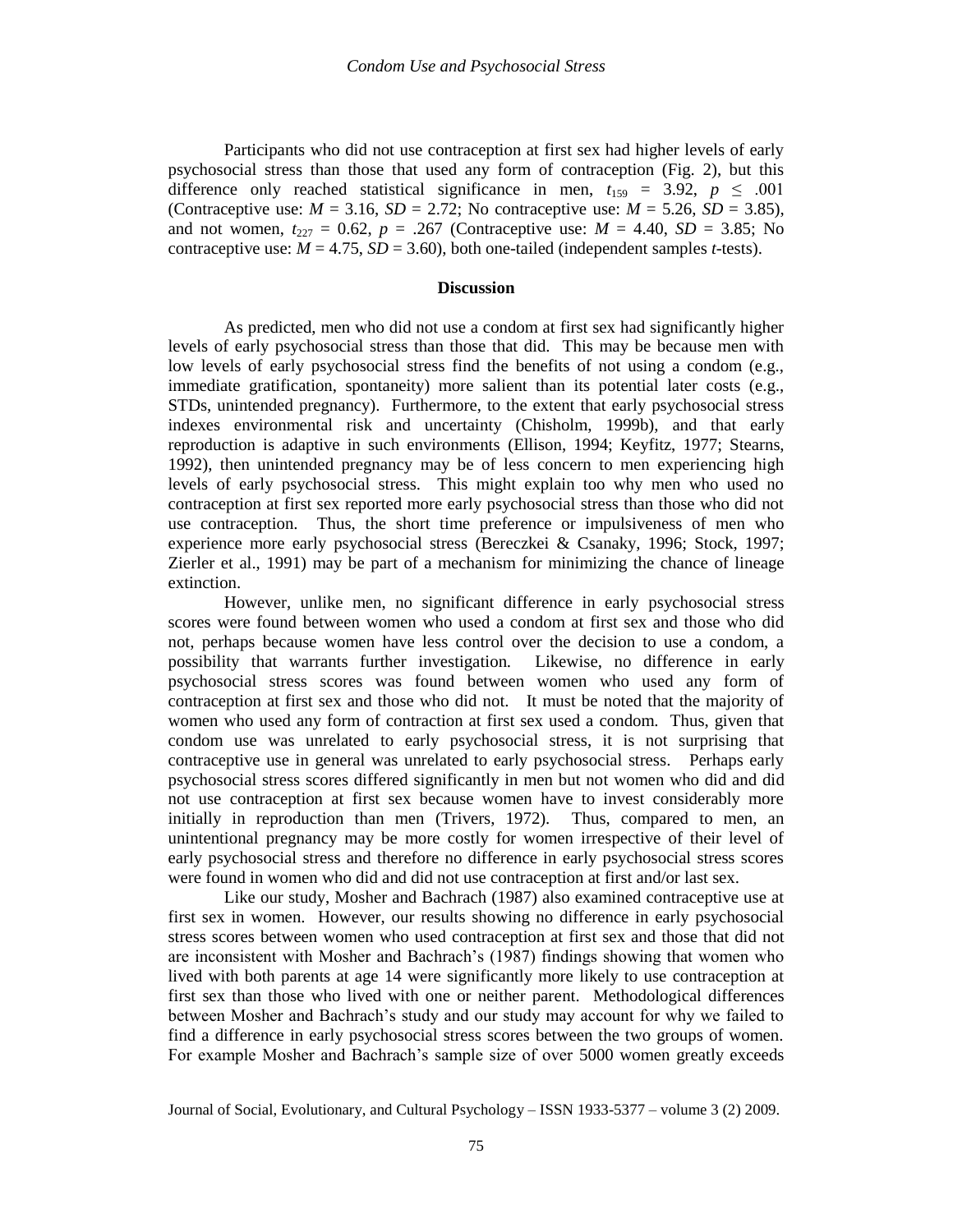that used in our study. On the other hand, compared to Mosher and Bachrach's study, our study is not limited to the examination of a single early psychosocial stressor. Furthermore, unlike Mosher and Bachrach's study, our assessment of early psychosocial stress is restricted the first 7 years of life to reflect Belsky et al.'s (1991) proposed sensitive period for attachment formation and importantly it precedes the timing of first sex in all participants which may not be the case in some of Mosher and Bachrach's participants. It must also be noted that our data was collected over two decades later than that collected by Mosher and Bachrach. Contraceptive use at first sex has changed substantially over the last few decades (e.g., contraception at first sex increased from the early 1960s to the early 1980s, Mosher & Bachrach, 1987), which is also evident in our study (74% of women used contraception at first sex) compared to Mosher and Bachrach's sample of women surveyed in 1982 (47% of women used contraception at first sex). These differences in the samples of women assessed could also have something to do with why we were unable to replicate Mosher and Bachrach's study using our early psychosocial stress measure.

#### **Limitations**

The present study, as well as numerous similar studies, is limited in that it is based on retrospective data and used a self-selected sample. With regards to the retrospective assessment of early psychosocial stresses, it can be argued that individuals may have had difficulty recalling whether a particular event occurred. This may be particularly applicable to the older group of participants who had to recall events that occurred as much as over 57 years ago. However, although the limitation of recall difficulties may be true for some events, it is unlikely that participants would have experienced difficulties recalling rather salient events such as the death of a parent or the divorce of their parents. Furthermore, it is well known that individuals can reliably recall major events that occurred quite some time ago, such as their age at menarche (e.g., Must et al.,  $2002$ ) or age at first sex (e.g., Dunne et al., 1997). To overcome the limitation of using retrospective data future studies may benefit from studying participants in a longitudinal fashion from birth onwards. However, these types of studies have their own limitations – time, expense and drop-out effects.

The use of a self-selected sample limits the present study in that it is not based on an entirely random sample. Future studies may benefit from randomly selecting individuals (e.g., from a birth registry) to obtain a more representative sample. However, even if participants were randomly selected at birth to participate in a longitudinal study the potential for non-random drop-out effects is inevitable. Given that participants in the present study were unlikely to foresee the nature of the study, based on the information provided at recruitment, it is unlikely that individuals with some unknown attribute, which could potentially bias the results, volunteered to participate whereas others did not. Thus, using an entirely random sample of individuals studied longitudinally may not substantially alter the findings reported.

#### Conclusion

In conclusion, men, but not women, who used a condom at first sex had lower levels of early psychosocial stress than those that did not. Similarly, men, but not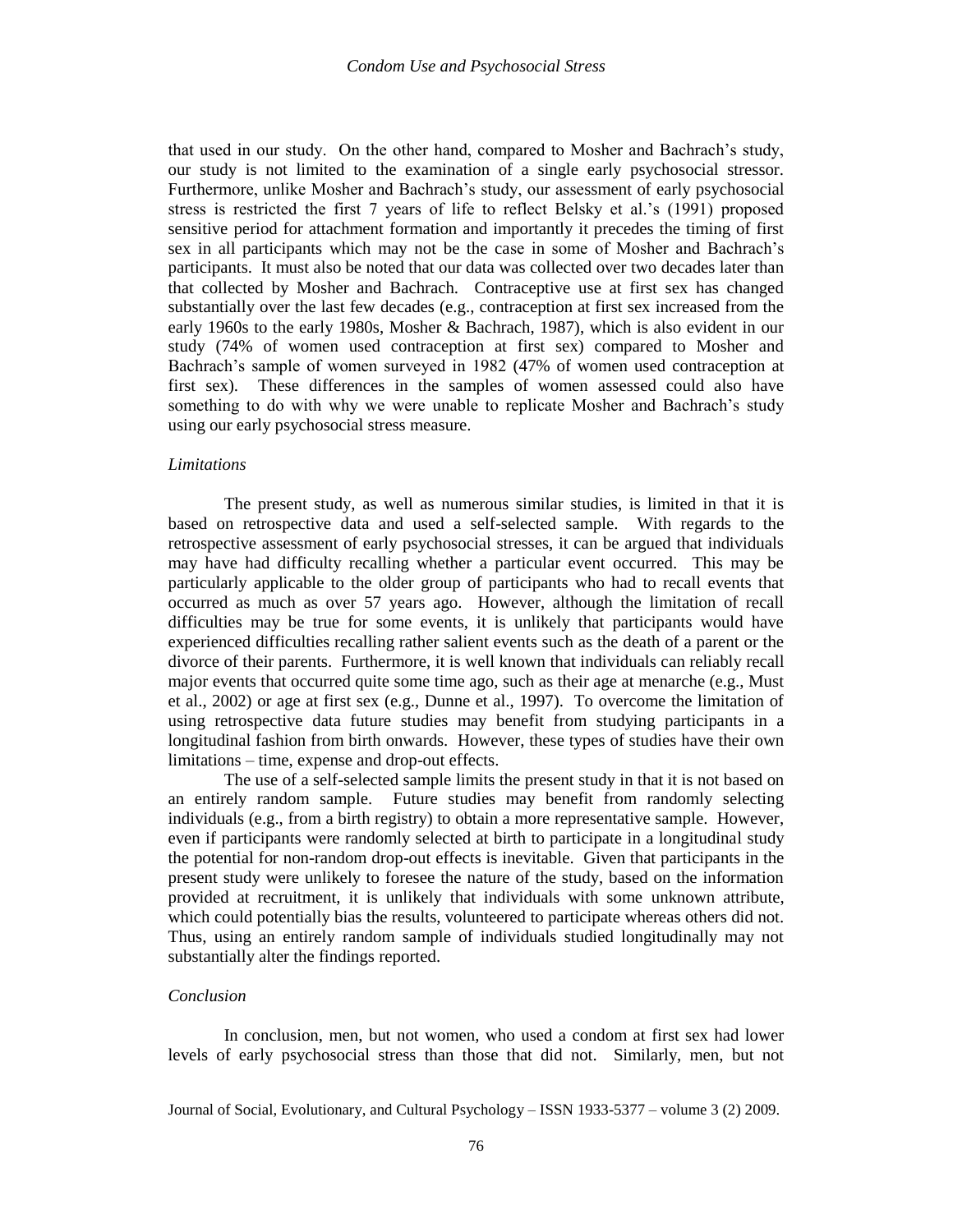women, who used any method of contraception at first sex had lower levels of early psychosocial stress than those that did not. These results indicate the value of life history theory and sexual selection theory for understanding sexual behavior and contraceptive use.

### **Acknowledgements**

Preparation of this manuscript was supported by the University Whitfeld Fellowship (The University of Western Australia) awarded to the first author.

#### Received April 16, 2008; Revision received October 27, 2008; Accepted January 9, 2009

#### **References**

Ainslie, G. (2001). Breakdown of will. New York: Cambridge University Press.

- Anda, R. F., Chapman, D. P., Felitti, V. J., Edwards, V., Williamson, D. F., Croft, J. B., et al. (2002). Adverse childhood experiences and risk of paternity in teen pregnancy. Obstetrics & Gynecology, 100, 37-45.
- Bell, N. J., & Bell, R. W. (1993). Adolescent risk-taking. Newbury Park, CA: SAGE Publications.
- Belsky, J., Steinberg, L., & Draper, P. (1991). Childhood experience, interpersonal development, and reproductive strategy: An evolutionary theory of socialization. Child Development, 62, 647-670.
- Bereczkei, T., & Csanaky, A. (1996). Evolutionary pathway of child development: Lifestyles of adolescents and adults from father-absent families. Human Nature, 7, 257-280.
- Biglan, A., Metzler, C. W., Wirt, R., Ary, D., Noell, J., Ochs, L., French, C., et al. (1990). Social and behavioral factors associated with high-risk sexual behavior among adolescents. Journal of Behavioral Medicine, 13, 245-261.
- Borgerhoff Mulder, M. (1992). Reproductive decisions. In E. A. Smith & B. Winterhalder (Eds.), Evolutionary ecology and human behavior (pp. 339-373). New York: Walter de Gruyter.
- Breakwell, G. M. (1996). Risk estimation and sexual behaviour: A longitudinal study of 16-21-year-olds. Journal of Health Psychology, 1, 79-91.
- Brown, L. K., Diclemente, R. J., & Park, T. (1992). Predictors of condom use in sexually active adolescents. Journal of Adolescent Health, 13, 651-657.
- Charnov, E. (1993). Life history invariants. New York: Oxford University Press.
- Chen, J., Dunne, M. P., & Han, P. (2006). Child sexual abuse in Henan province, China: Associations with sadness, suicidality, and risk behaviors among adolescent girls. Journal of Adolescent Health, 38, 544-549.
- Chisholm, J. S. (1993). Death, hope, and sex: Life-history theory and the development of reproductive strategies. Current Anthropology, 34, 1-24.
- Chisholm, J. S. (1999a). Attachment and time Preference: Relations between early stress and sexual behavior in a sample of American university women. Human Nature,  $10, 51-83.$
- Chisholm, J. S. (1999b). Death, hope and sex: Steps to an evolutionary ecology of mind and morality. Cambridge: Cambridge University Press.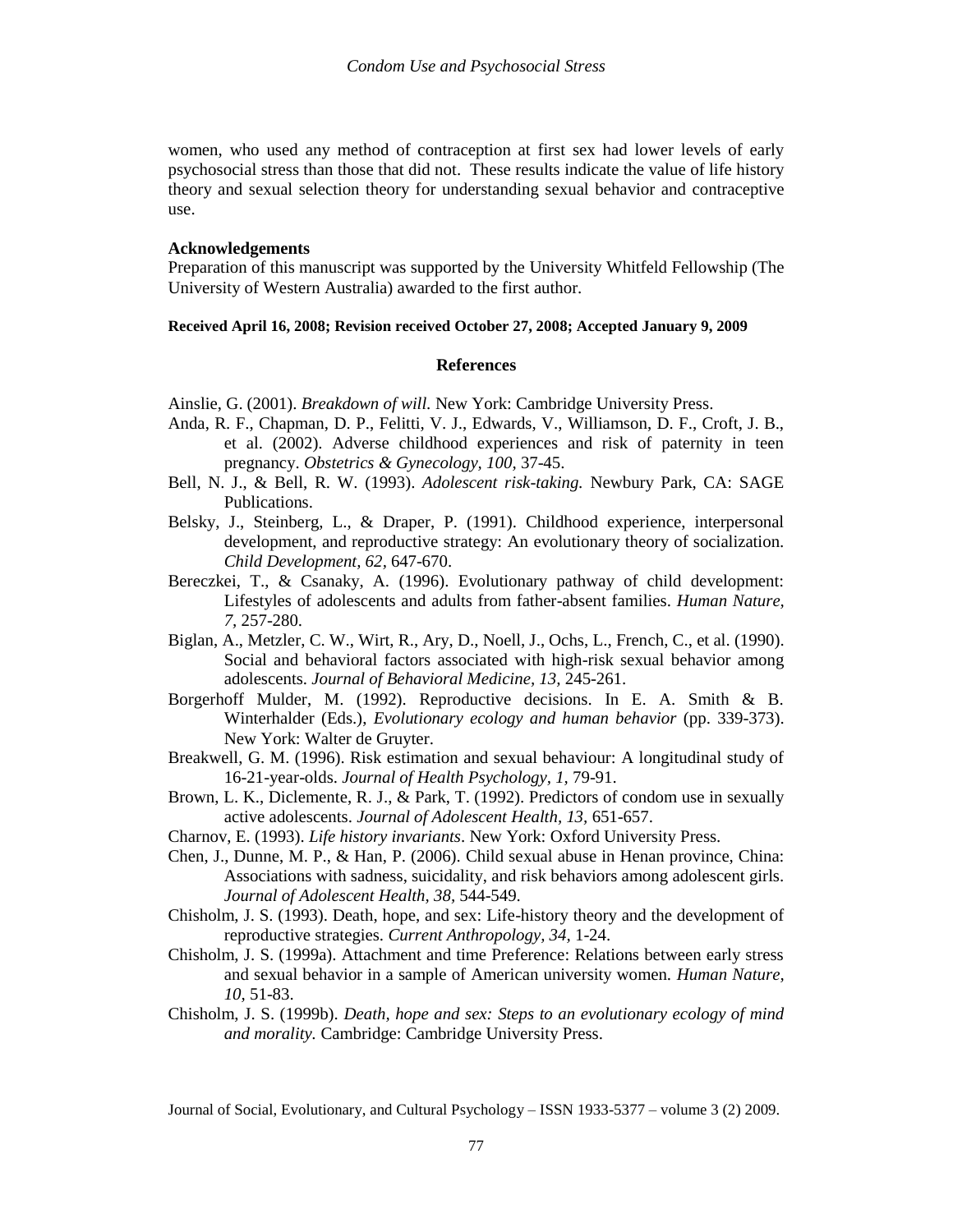- Choquet, M., & Manfredi, R. (1992). Sexual intercourse, contraception, and risk-taking behaviour among unselected French adolescents aged  $11 - 20$  years. *Journal of* Adolescent Health, 13, 623-630.
- Dietz, P. M., Spitz, A. M., Anda, R. F., Williamson, D. F., McMahon, P. M., Santelli, J., et al. (1999). Unintended pregnancy among adult women exposed to abuse or household dysfunction during their childhood. The Journal of the American Medical Association, 282, 1359-1364.
- Dong, M., Anda, R. F., Dube, S. R., Giles, W. H., & Felitti, V. J. (2003). The relationship of exposure to childhood sexual abuse to other forms of abuse, neglect, and household dysfunction during childhood. Child Abuse & Neglect, 27, 625-639.
- Dong, M., Anda, R. F., Felitti, V. J., Dube, S. R., Williamson, D. F., Thompson, T. J., et al., (2004). The interrelatedness of multiple forms of child abuse, neglect, and household dysfunction. Child Abuse & Neglect, 28, 771-784.
- Draper, P., & Harpending, H. (1982). Father absence and reproductive strategy: An evolutionary perspective. Journal of Anthropological Research, 38, 255-273.
- Dunne, M. P., Martin, N. G., Statham, D. J., Pangan, T., Madden, P. A., & Heath, A. C. (1997). The consistency of recalled age at first sexual intercourse. Journal of Biosocial Science, 29, 1-7.
- Ellison, P. (1994). Extinction and descent. Human Nature, 5, 155-165.
- Felitti, V. J., Anda, R. F., Nordenberg, D., Williamson, D. F., Spitz, A. M., Edwards, V., et al. (1998). Relationship of childhood abuse and household dysfunction to many of the leading causes of death in adults: The adverse childhood experiences (ACE) study. American Journal of Preventive Medicine, 14, 245-258.
- Flisher, A. J., & Chalton, D. O. (2001). Adolescent contraceptive non-use and covariation among risk behaviors. Journal of Adolescent Health, 28, 235-241.
- Gadgil, M., & Bossert, W. H. (1970). Life history consequences of natural selection. The American Naturalist, 104, 1-24.
- Gardner, W. (1993). A life-span rational-choice theory of risk-taking. In N. J. Bell & R. W. Bell (Eds.), Adolescent risk-taking. (pp. 66-83). Newbury Park, CA: SAGE Publications.
- Gillespie, J. (1977). Natural selection for variances in offspring number: A new evolutionary principle. American Naturalist, 111, 1010-1041.
- Gutierres, S., & Barr, A.  $(2003)$ . The relationship between attitudes toward pregnancy and contraception use among drug users. Journal of Substance Abuse Treatment, 24, 19-29.
- Harpending, H., Draper, P., & Pennington, R. (1990). Culture, evolution, parental care, and mortality. In A. Swedlund & G. Armelagos (Eds.), *Disease in populations in* transition (pp. 251-265). South Hadley, MA: Bergin and Garvey.
- Hill, K., & Kaplan, H. (1999). Life history traits in humans: Theory and empirical studies. Annual Review of Anthropology, 28, 397-430.
- Hill, E. M., Ross, L. T., & Low, B. S. (1997). The role of future unpredictability in human risk-taking. Human Nature, 8, 287-325.
- Hillis, S. D., Anda, R. F., Felitti, V. J., Nordenberg, D., & Marchbanks, P. A. (2000). Adverse childhood experiences and sexually transmitted diseases in men and women: A retrospective study. Pediatrics, 106, 11-16.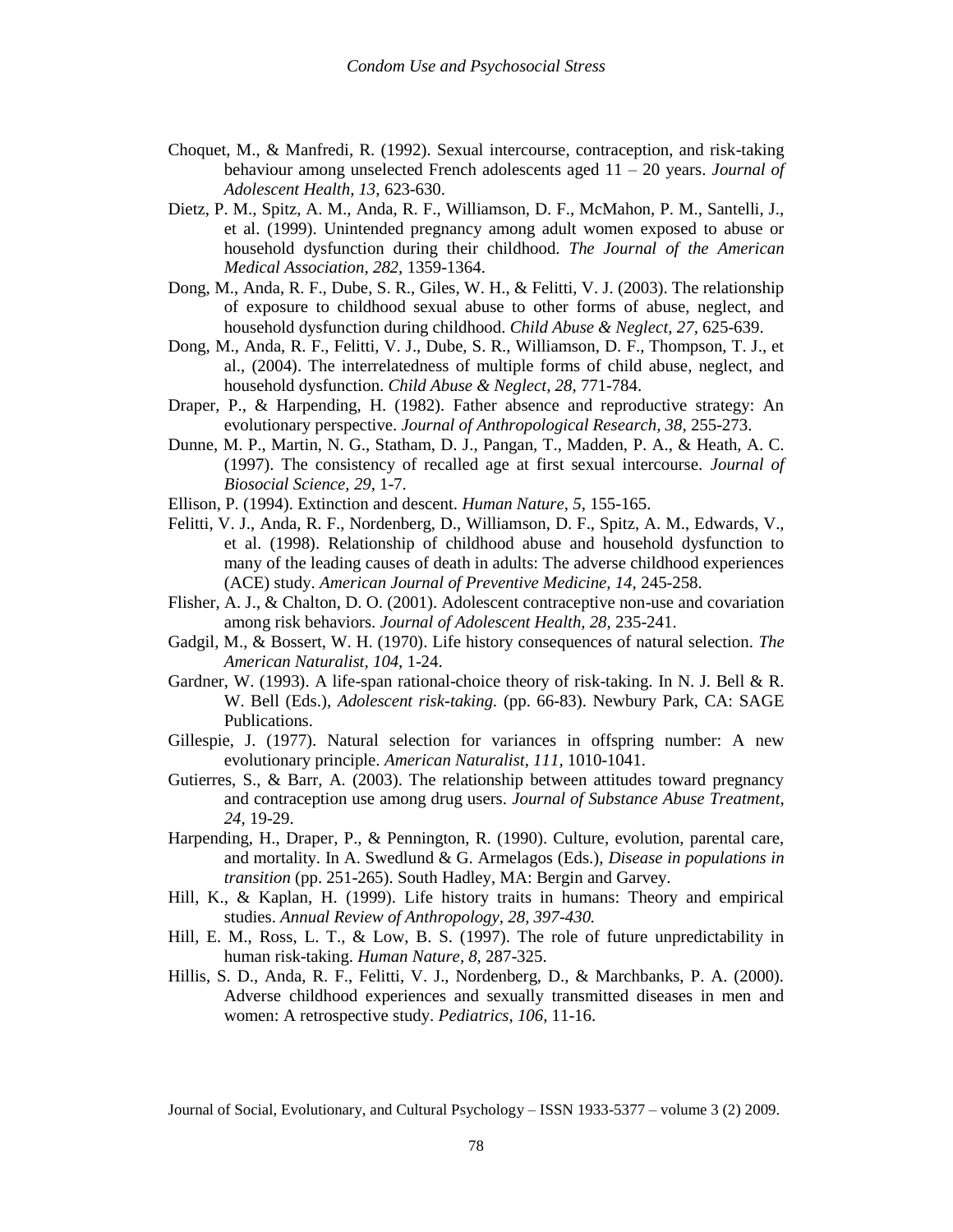- Hornberger, L. L., Rosenthal, S. L., Biro, F. M., & Stanberry, L. R. (1995). Sexual histories of adolescent girls: Comparison between interview and chart. Journal of Adolescent Health, 16, 235-239.
- Kacelnik, A., & Bateson, M. (1996). Risky theories the effects of variance on foraging decisions. American Zoologist, 36, 402-434.
- Kahn, J. A., Kaplowitz, R. A., Goodman, E., & Emans, S. J. (2002). The association between impulsiveness and sexual risk behaviors in adolescent and young women. Journal of Adolescent Health, 30, 229-232.
- Kaplan, H. (1994). Evolutionary and wealth flows theories of fertility: Empirical tests and new hypotheses. Population and Development Review, 20, 752-791.
- Kendall-Tackett, K. A., Williams, L. M., & Finkelhor, D. (1993). Impact of sexual abuse on children: A review and synthesis of recent empirical studies. *Psychological* Bulletin, 113, 164-180.
- Keyfitz, N. (1977). Introduction to the mathematics of population with revisions. Reading, MA: Addison-Wesley.
- Kim, K., & Smith, P. K. (1998a). Childhood stress, behavioural symptoms and motherdaughter pubertal development. Journal of Adolescence, 21, 231-240.
- Kim, K., & Smith, P. K. (1998b). Retrospective survey of parental marital relations and child reproductive development. International Journal of Behavioural Development, 22, 729-751.
- Mason, W. A., Zimmerman, L., & Evans, W. (1998). Sexual and physical abuse among incarcerated youth: Implications for sexual behavior, contraceptive use, and teenage pregnancy. Child Abuse & Neglect, 22, 987-995.
- Mischel, W. (1958). Preference for delayed reinforcement: An experimental study of a cultural observation. Journal of Abnormal and Social Psychology, 56, 57-61.
- Mischel, W. (1961). Father-absence and delay of gratification: Cross-cultural comparisons. Journal of Abnormal and Social Psychology, 63, 116-124.
- Moran, P. B., Vuchinich, S., & Hall, N. K. (2004). Associations between types of maltreatment and substance use during adolescence. Child Abuse and Neglect, 28, 565-574.
- Mosher, W. D., & Bachrach, C. A. (1987). First premarital contraceptive use: United States, 1960-82. Studies in Family Planning, 18, 83-95.
- Must, A., Phillips, S. M., Naumova, E. N., Blum, M., Harris, S., Dawson-Hughes, B., et al. (2002). Recall of early menstrual history and menarcheal body size: After 30 years, how well do women remember? American Journal of Epidemiology, 155, 672-679.
- Newcomb, M. D., Locke, T. F., & Goodyear, R. K. (2003). Childhood experiences and psychosocial influences on HIV risk among adolescent Latinas in Southern California. Cultural Diversity and Ethnic Minority Psychology, 9, 219-235.
- Parillo, K. M., Freeman, R. C., Collier, K., & Young, P. (2001). Association between early sexual abuse and adult HIV-risky behaviours amongst community-recruited women. Child Abuse and Neglect, 25, 335-346.
- Petry, N. M., & Steinberg, K. L. (2005). Childhood maltreatment in male and female treatment-seeking pathological gamblers. *Psychology of Addictive Behaviors*, 19, 226-229.